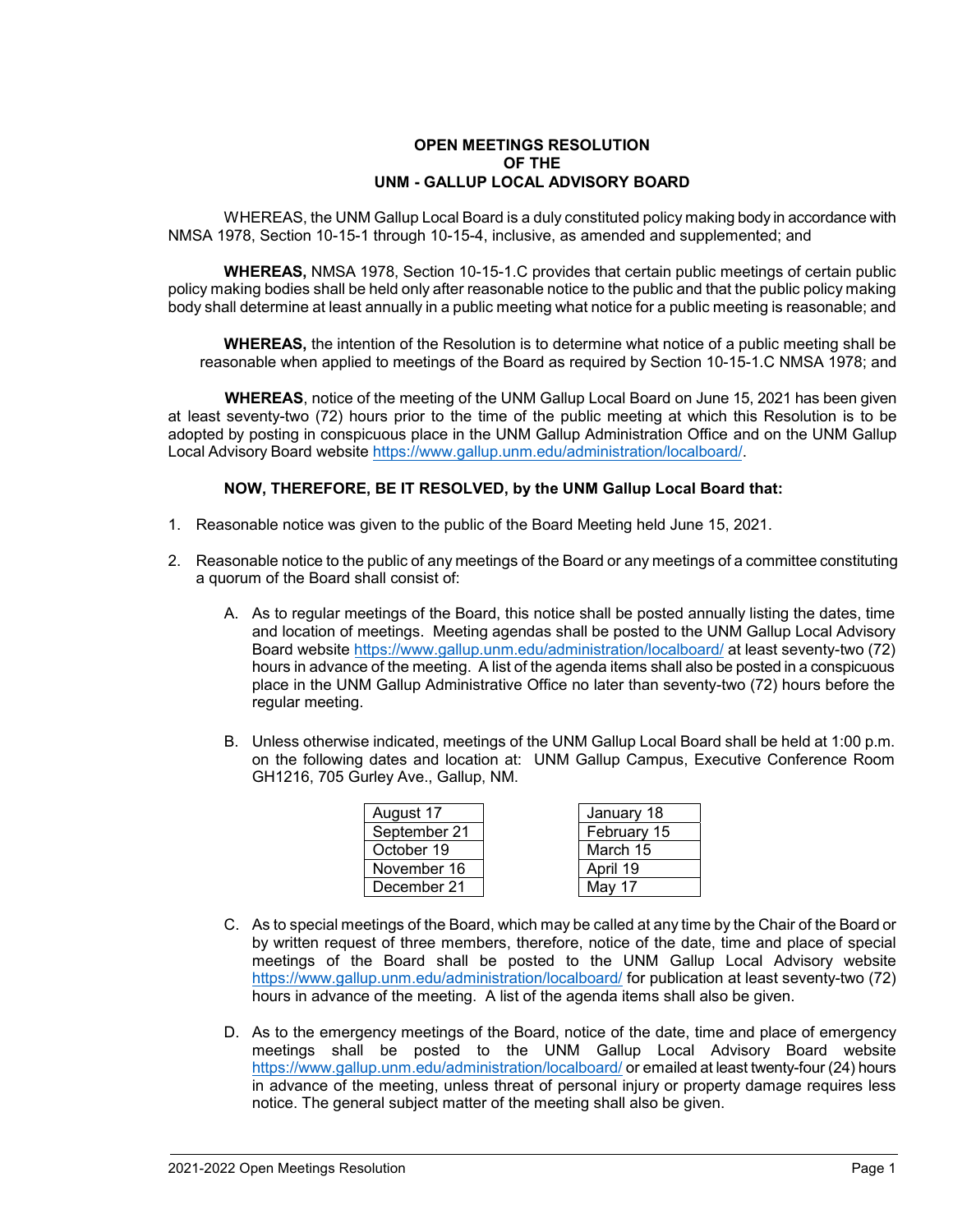E. Additional notices: notice of special and emergency meetings shall also be posted in a conspicuous place in the UNM Gallup Administration Office at the same time notice is posted to the UNM Gallup Local Advisory Board website [https://www.gallup.unm.edu/administration/localboard/.](https://www.gallup.unm.edu/administration/localboard/)

Notice of the information meetings shall be posted in a conspicuous place in the UNM Gallup Administration Office at the same time Board members are informed of such meetings. Notices will be posted to the UNM Gallup Local Advisory Board website <https://www.gallup.unm.edu/administration/localboard/> and sent to all federally licensed broadcast stations and newspapers of general circulation in McKinley County that request in writing to receive copies of Board meeting notices.

The Board shall review these notice requirements annually at the *last scheduled regular meeting of the fiscal year* and determine whether any amendments are warranted.

As used in the resolution, news media shall mean any newspaper of general circulation throughout McKinley County, or any radio or television station which regularly broadcasts news throughout McKinley County. Notice shall mean notice in person, by telephone or written notice to the general manager or other radio or television station employee generally responsible for accepting public service announcements or to the news clerk of any newspaper of general circulation throughout McKinley County.

- 3. The foregoing determination shall be applicable to the Board Meeting held on this 23rd day of June 2020, and all meetings held after June 15, 2021 until May 2022
- 4. Pursuant to Section 10-15-1(C) of the Open Meetings Act, any member of the UNM Gallup Local Advisory Board may participate in a meeting of the Local Advisory Board of the Gallup Campus, by means of a conference telephone or other similar communications equipment when it is otherwise difficult or impossible for the members to attend the meeting in person, provided that each member participating by conference telephone can be identified when speaking, all participants are able to hear each other at the same time, and members of the public attending the meeting are able to hear any member of the Local Advisory Board of the Gallup Campus who speaks during the meeting.
- 5. In addition to the information specified above, all notices shall include the following language: If you are an individual with a disability who is in need of a reader, amplifier, qualified sign language interpreter, or any other form of auxiliary aid or service to attend or participate in the meeting, please contact the Chancellor's Office (505) 863-7501 at least one week prior to the meeting or as soon as possible. Public documents, including the agenda and minutes, can be provided in various accessible formats. Please contact the Chancellor's Office if a summary or other type of accessible format is needed.
- 6. The UNM Gallup Local Advisory Board may close a meeting to the public only if the subject matter of such discussion or action is exempted from the open meeting requirement under Section 10-15-1(H) of the Open Meetings Act.
	- A. If any meeting is closed during an open meeting, such closure shall be approved by a majority vote of the quorum of the UNM Gallup Local Advisory Board taken during the open meeting. The authority for the closure and the subjects to be discussed shall be stated in the motion for closure and the vote on closure of each individual member shall be recorded in the minutes. Only those subjects specified in the motion may be discussed in a closed meeting; and
	- B. If the decision to hold a closed meeting is made when the UNM Local Advisory Board is not in open meeting, the closed meeting shall not be held until public notice, appropriate under the circumstances and stating the specific provision of law authorizing the closed meeting and the subjects to be discussed, is given to the members and to the general public; and